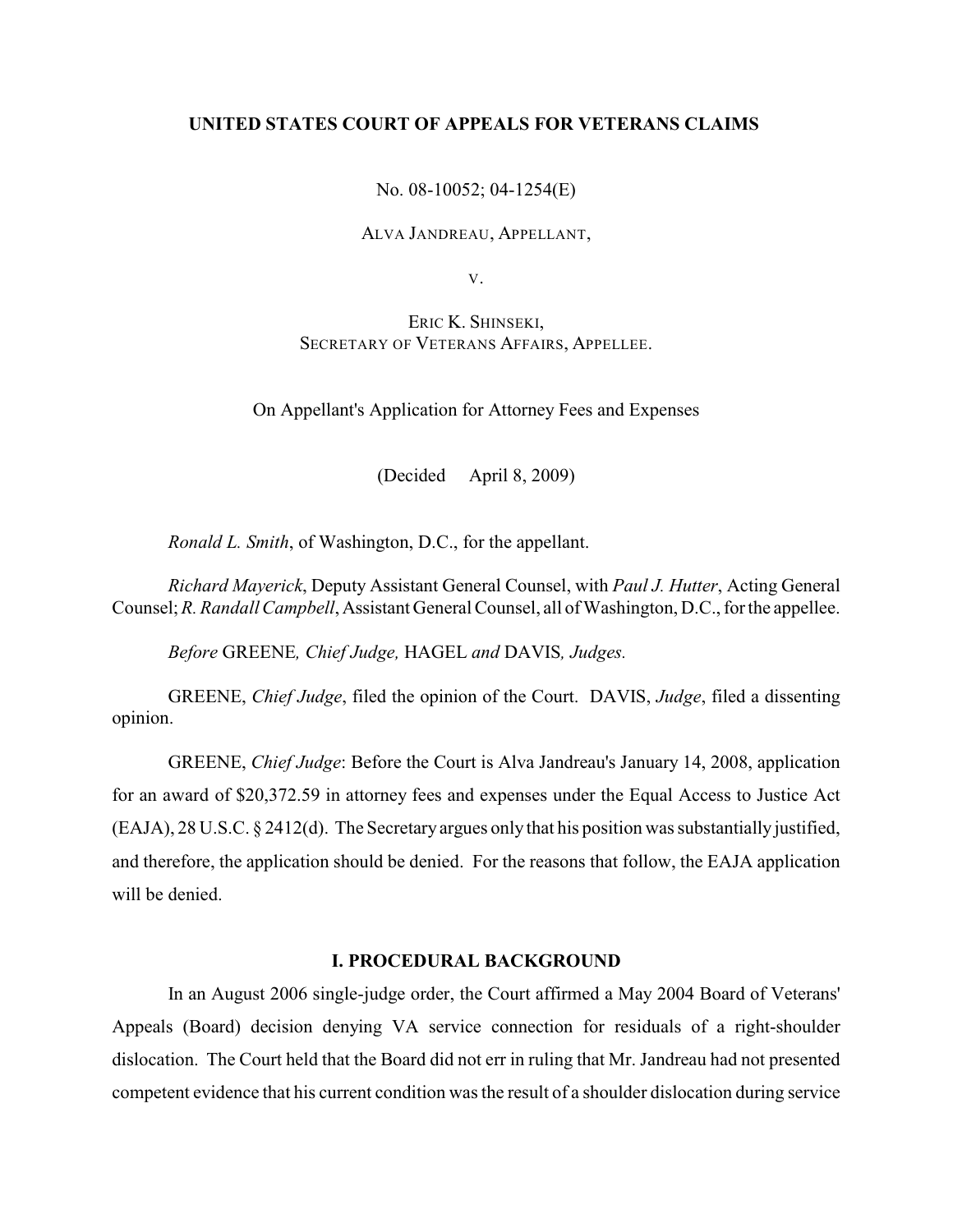and that, as a lay person, Mr. Jandreau could not opine as to the etiology of his current disability. *Jandreau v. Nicholson*, No. 04-1254, 2006 WL 2805545 (Vet. App. Aug. 24, 2006). Mr. Jandreau appealed to the United States Court of Appeals for the Federal Circuit (Federal Circuit), and the Secretary contested that appeal on the basis that this Court had ruled that medical evidence was required for establishing an in-service diagnosis of a dislocated shoulder. The Federal Circuit reversed this Court's decision after holding that medical evidence was not necessarily required to diagnose Mr. Jandreau's in-service condition as a dislocated shoulder. *Jandreau v. Nicholson*, 492 F.3d 1372, 1376-77 (Fed. Cir. 2007). Accordingly, the Court remanded Mr. Jandreau's claim to the Board for further adjudication. *Jandreau v. Mansfield*, No. 04-1254, 2007 WL 3021653 (Vet. App. Oct. 16, 2007). This EAJA application followed.

## **II. EAJA LAW**

This Court has jurisdiction to award reasonable attorney fees and expenses pursuant to 28 U.S.C. § 2412(d)(2)(F). Mr. Jandreau's EAJA application was filed within the 30-day application period set forth in 28 U.S.C.  $\S$  2412(d)(1)(B) and satisfies the requirements that the application contain (1) an allegation that, by virtue of the Court's remand, Mr. Jandreau is a prevailing party within the meaning of EAJA; (2) a showing that he is a party eligible for an EAJA award because his net worth does not exceed \$2,000,000; (3) an allegation that the position of the Secretary was not substantially justified; and (4) an itemized fee statement. 28 U.S.C.  $\S$  2412(d)(1)(A), (1)(B), and (2)(B); *Scarborough v. Nicholson*, 19 Vet.App. 253 (2005); *Cullens v. Gober*, 14 Vet.App. 234, 237 (2001) (en banc).

There is no dispute that Mr. Jandreau is a prevailing party; the only issue in contention is whether the Secretary's litigation position was substantially justified. Mr. Jandreau maintains that the Secretary's litigation position before the Federal Circuit failed to account for the Federal Circuit's holding in *Buchanan v. Nicholson*, 451 F.3d 1331, 1335 (Fed. Cir. 2006), that "competent lay evidence can be sufficient in and of itself" to establish entitlement to a benefit. The Secretary maintains that his position during the litigation stage was substantially justified because a matter of evolving caselaw was at issue, and that it was reasonable for him to have relied upon this Court's ruling, which was issued after the Federal Circuit's *Buchanan* decision.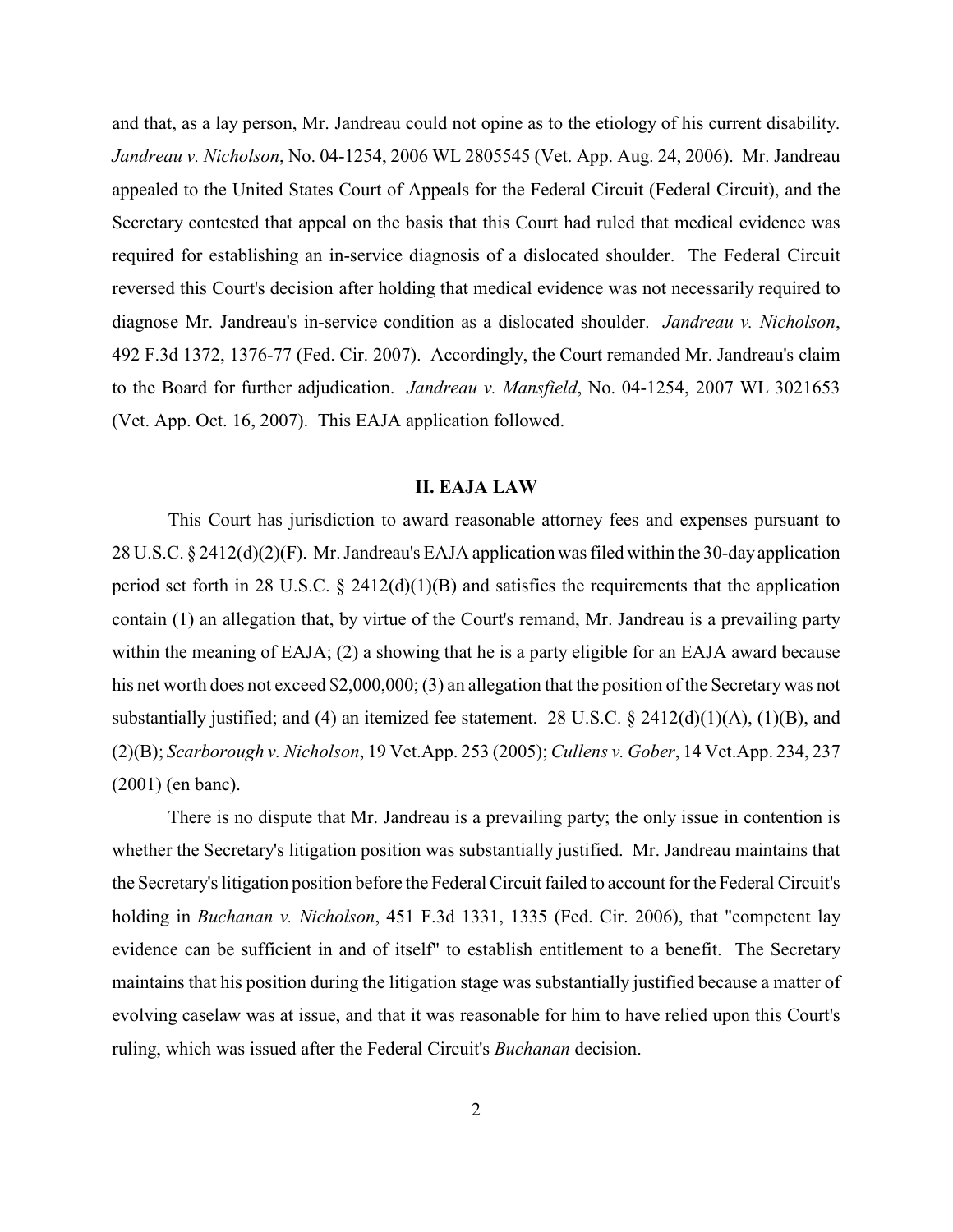Once an allegation of lack of substantial justification is made, the burden is on the Secretary to demonstrate that VA was substantially justified in its positions. *See Cullens*, *supra*; *Locher v. Brown*, 9 Vet.App. 535, 537 (1996). The Secretary's position is substantially justified "'if a reasonable person could think it correct, that is, if it has a reasonable basis in law and fact.'" *Stillwell v. Brown*, 6 Vet.App. 291, 302 (1994) (quoting*Pierce v. Underwood*, 487 U.S. 552, 566 n.2 (1988)). That determination is based not on any single factor, but on the totality of the circumstances and includes consideration of, "among other things, 'merits, conduct, reasons given, and consistency with judicial precedent and VA policy with respect to such position, and action or failure to act, as reflected in the record on appeal and the filings of the parties'" before the Court. *White v. Nicholson*, 412 F.3d 1314, 1317 (Fed. Cir. 2005) (quoting *Johnson v. Principi*, 17 Vet.App. 436, 442 (2004)); *see also Stillwell*, *supra*. Additionally, the evolution of law that has often resulted in new, different, or more stringent requirements for adjudication is one factor for the Court to consider. *Stillwell*, *supra*; *see Bowey v. West*, 218 F.3d 1373, 1376-77 (Fed. Cir. 2000) (holding that substantial justification shall be determined on basis of law that was in existence at time Government adopted its position). Arguments presented in a case of first impression are more likely to be considered substantially justified than those where the Court determines that the Secretary ignored existing law. *See Johnson, supra*. However, "'[a] lack of judicial precedent adverse to the government's position does not preclude a fee under the EAJA.'" *Felton v. Brown*, 7 Vet.App. 276, 281 (1994) (quoting *Ramon-Sepulveda v. INS*, 863 F.2d 1458, 1459 (9th Cir. 1988)).

#### **III. ANALYSIS**

The question before us is whether the Secretary has met his burden of demonstrating that the government's litigation position before the Federal Circuit in this case had a reasonable basis in law and fact. The Secretary argues that *Jandreau* was a case of first impression and that reasonable minds could differ concerning the role of lay evidence in determining medical matters even after the Federal Circuit's holding in *Buchanan*. To answer this question, we first must briefly review the use of lay evidence in claims for veterans benefits and the role the Federal Circuit's holdings in *Buchanan* and *Jandreau* have played in shaping this area of veterans benefits law.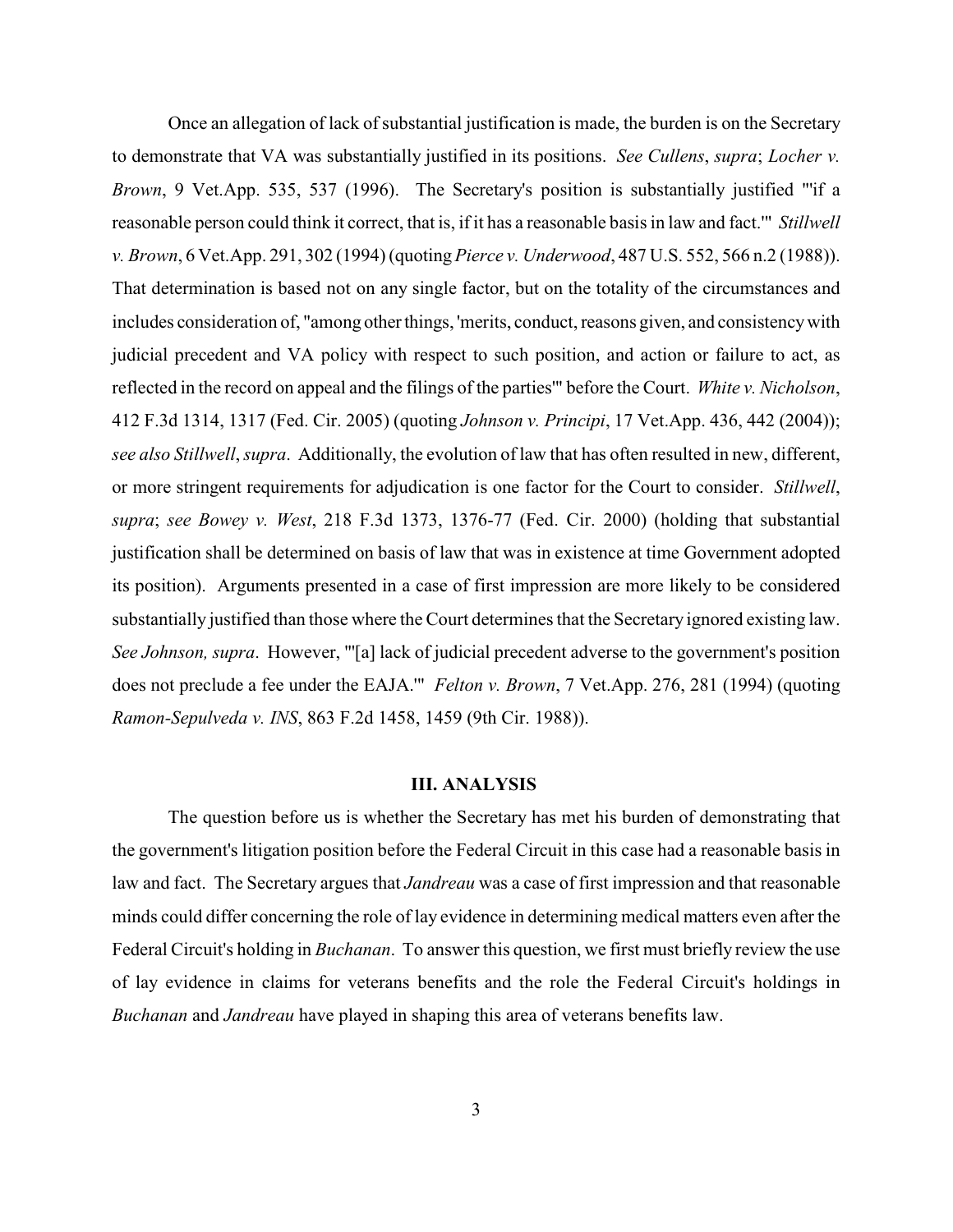#### A. Lay Evidence in Veterans Law

Veterans may receive compensation when it is established that they have current disabilities resulting from an injury or disease incurred in or aggravated by active service. *See* 38 U.S.C. §§ 1110, 1131. When adjudicating a claim for veterans benefits, "[t]he Secretary shall consider all information and lay and medical evidence of record." 38 U.S.C. § 5107(b). Service connection may be established directly or through a statutory or regulatory presumption. For direct service connection for a disability, a veteran must show (1) medical evidence of a current disability; (2) medical or, in certain circumstances, lay evidence of in-service incurrence or aggravation of a disease or injury; and (3) medical evidence of a nexus between the claimed in-service disease or injury and the present disability. *See Hickson v. West*, 12 Vet.App. 247, 253 (1999); *Caluza v. Brown*, 7 Vet.App. 498, 506 (1995), *aff'd per curiam*, 78 F.3d 604 (Fed. Cir. 1996) (table). Alternatively, if certain chronic diseases are diagnosed in service or within the applicable presumptive period, then subsequent manifestations of those same chronic disease at any later date generally will be service connected on a presumptive basis even without any medical evidence of a nexus between the in-service disease and the present condition–the third element required for direct service connection. *See* 38 U.S.C. § 1112; *Groves v. Peake*, 524 F.3d 1306, 1310 (Fed. Cir. 2008); 38C.F.R. §§ 3.303(b), 3.307(a), 3.309(a) (2008);*see also Savage v. Gober*, 10 Vet.App. 488, 494-95 (1997). Our caselaw further instructs that lay testimony is competent to establish the presence of observable symptomatology but is not competent to prove that which would require specialized knowledge or training. *See Layno v. Brown*, 6 Vet.App. 465, 470 (1994). Prior to the Federal Circuit's decision in *Jandreau*, issues that required medical knowledge to render a competent opinion included a medical diagnosis and the etiology of a disability. *See Moray v. Brown*, 5 Vet.App. 211, 214 (1993); *Espiritu v. Derwinski*, 2 Vet.App. 492, 494-95 (1992).

## B. *Buchanan v. Nicholson*

In *Buchanan*, a veteran sought to establish an in-service incurrence of a disability–element two of service connection–by submitting lay evidence recalling his medical condition during service. Alternatively, the veteran sought a presumption of service connection based on lay testimony concerning the onset of his chronic disease. The Board found that the veteran's recollections of medical problems some 20 years after his separation from service lacked credibility absent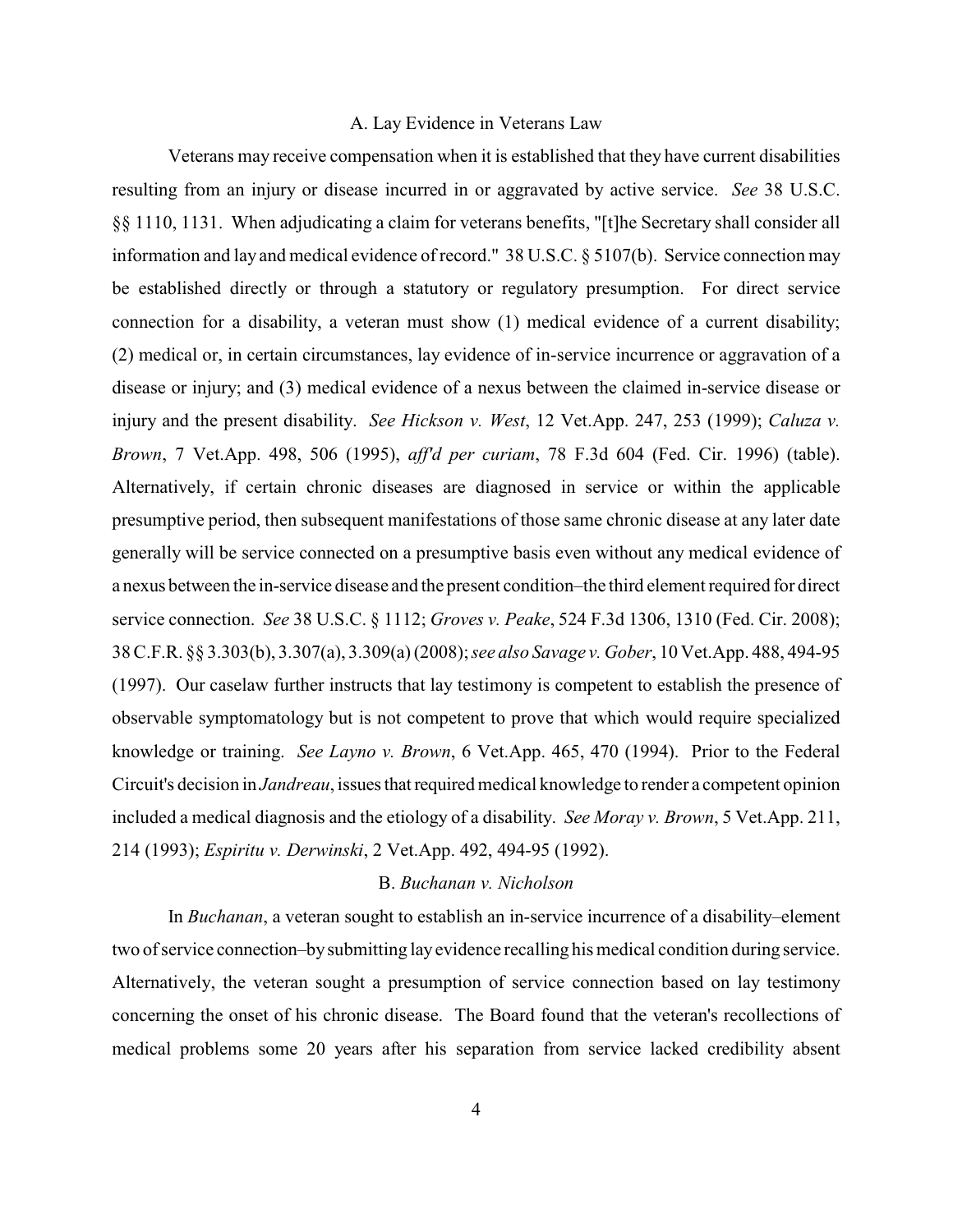confirmatory clinical records establishing an in-service incurrence of his disease and, that even if his disability began within one year of discharge, there was insufficient medical evidence to determine whether it was disabling to a compensable degree during that time as required for presumptive service connection. *See* 38 C.F.R. § 3.307(a) (2008) (certain chronic diseases are presumed to be service connected if they are manifested to compensable degree within one year of discharge). On appeal, this Court held that the Board acted within its province in determining that the veteran's lay evidence concerning the onset of his disability lacked credibility. *See Buchanan v. Nicholson*, No. 02-1524, 2005 WL 896458 (Vet. App. Feb. 16, 2005). The Federal Circuit reversed that decision after holding that the Board "cannot determine that lay evidence lacks credibility merely because it is unaccompanied by contemporaneous medical evidence." *Buchanan*, 451 F.3d at 1337. The Federal Circuit pointed out that the Board had not made any determination regarding whether the veteran was *competent* to provide evidence of the onset of his disability, but had erred in determining that the veteran was not *credible*. *Id*. at 1336 ("The Board's decision . . . does not reflect a determination on the competency of the lay statements."). With regard to presumptive service connection for a chronic condition, the Federal Circuit stated that § 3.307(b) does not require both medical and competent lay evidence to establish the existence of a chronic disease, and thus, "competent lay evidence can be sufficient in and of itself" to establish entitlement to a benefit. *Buchanan*, 451 F.3d at 1335 (citing 38C.F.R. § 3.307(b) (in claiming chronic disease, "factual basis may be established by medical evidence, competent lay evidence[,] or both.")).

Upon review, we find the Federal Circuit's *Buchanan* decision harmonious with this Court's previous precedent and existing VA regulations that provide that, in certain cases, lay evidence may establish element two for direct service connection of a current disability. *See Hickson, Caluza,* and *Layno*, all *supra*; 38 C.F.R. § 3.303. Similarly, *Buchanan* is in line with the previous legal framework that lay evidence may be competent to prove the existence of a chronic disease that can be diagnosed or demonstrated without medical expertise in presumptive service-connection claims. *See Savage*, 10 Vet.App. at 495 (for certain chronic diseases, lay evidence may be competent to identify in-service existence of chronic disease *and* whether current condition is subsequent manifestation of that same chronic disease); 38 C.F.R. §§ 3.303(b), 3.307(a), 3.309(a). The distinction between the use of lay evidence in direct service-connection claims and presumptive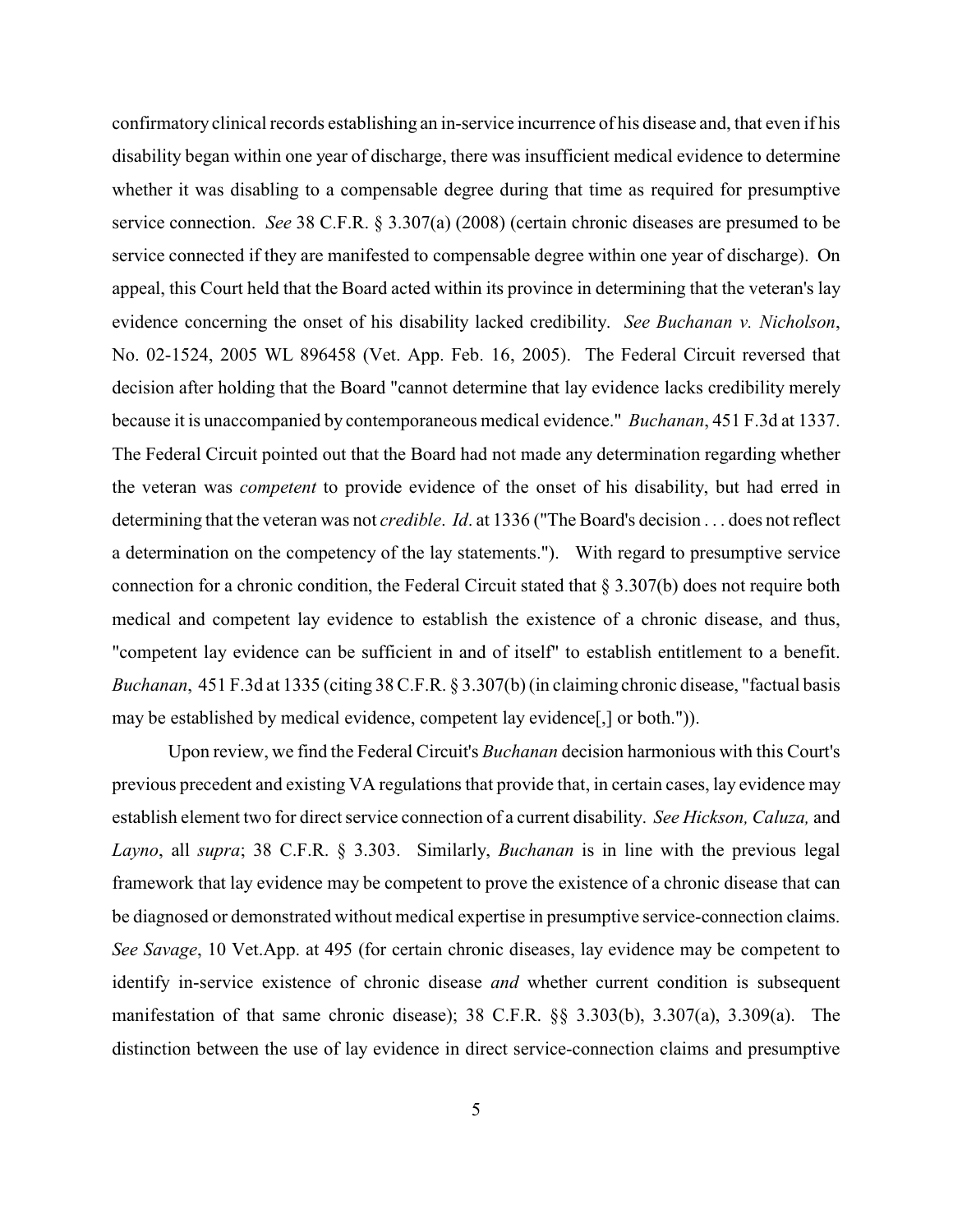service-connection claims for chronic diseases exists because in the latter case the lay evidence is not being used to establish *a medical causation or etiology* but rather to establish, by evidence of observable symptomatology, *that the currently diagnosed chronic disease is the same condition* that was present during service or during the presumptive period of § 3.307(a). Thus, although *Buchanan* provided new requirements for determining the *credibility* of lay evidence, we find nothing in the *Buchanan* holding that broke new ground concerning the *competency* of lay evidence to establish service connection either on a direct basis or through the presumption afforded to certain chronic diseases.

# C. *Jandreau v. Nicholson*

In the case underlying this EAJA application, Mr. Jandreau sought direct service connection for residuals of a right-shoulder dislocation. He presented the Board with medical evidence showing that he had been diagnosed with joint arthritis and rotator cuff impingement of the right shoulder that was most likely the result of a right-shoulder dislocation and lay evidence, in the form of his own testimony and a statement from a fellow serviceman, that he had dislocated his right shoulder during his Army basic training in 1957. VA found that his service medical records were presumed to have been destroyed in a fire at the National Personnel Records Center. The Board denied his claim after finding that Mr. Jandreau was competent to present evidence that he had an injury during service but not competent to establish that the injury he experienced in 1957 was the etiology of his current disability. On appeal, the Court affirmed the Board's decision that a diagnosis of Mr. Jandreau's shoulder injuryduring basic training required medical evidence. *Jandreau*, 2006 WL 2805545 at \*3. The Court determined that because no such medical diagnosis had been presented, either in service or after service, the Board was correct in finding that there was no competent evidence linking Mr. Jandreau's current disabilities to the 1957 in-service shoulder injury, and thus, service connection was not warranted<sup>1</sup>. Id.

 $1$ Our dissenting colleague is mistaken that this Court or the Board summarily dismissed the competency of Mr. Jandreau's lay evidence. To the contrary, this Court held that Mr. Jandreau had presented competent lay testimony to VA regarding an in-service injury to his shoulder, but could not provide the medical diagnosis that was required to establish the etiology of his current disability. *Jandreau*, 2006 WL 2805545 at \*3 (holding that Mr. Jandreau is competent to testify as to his shoulder pain and limitation of motion, but whether he experienced dislocation of his shoulder requires medical diagnosis).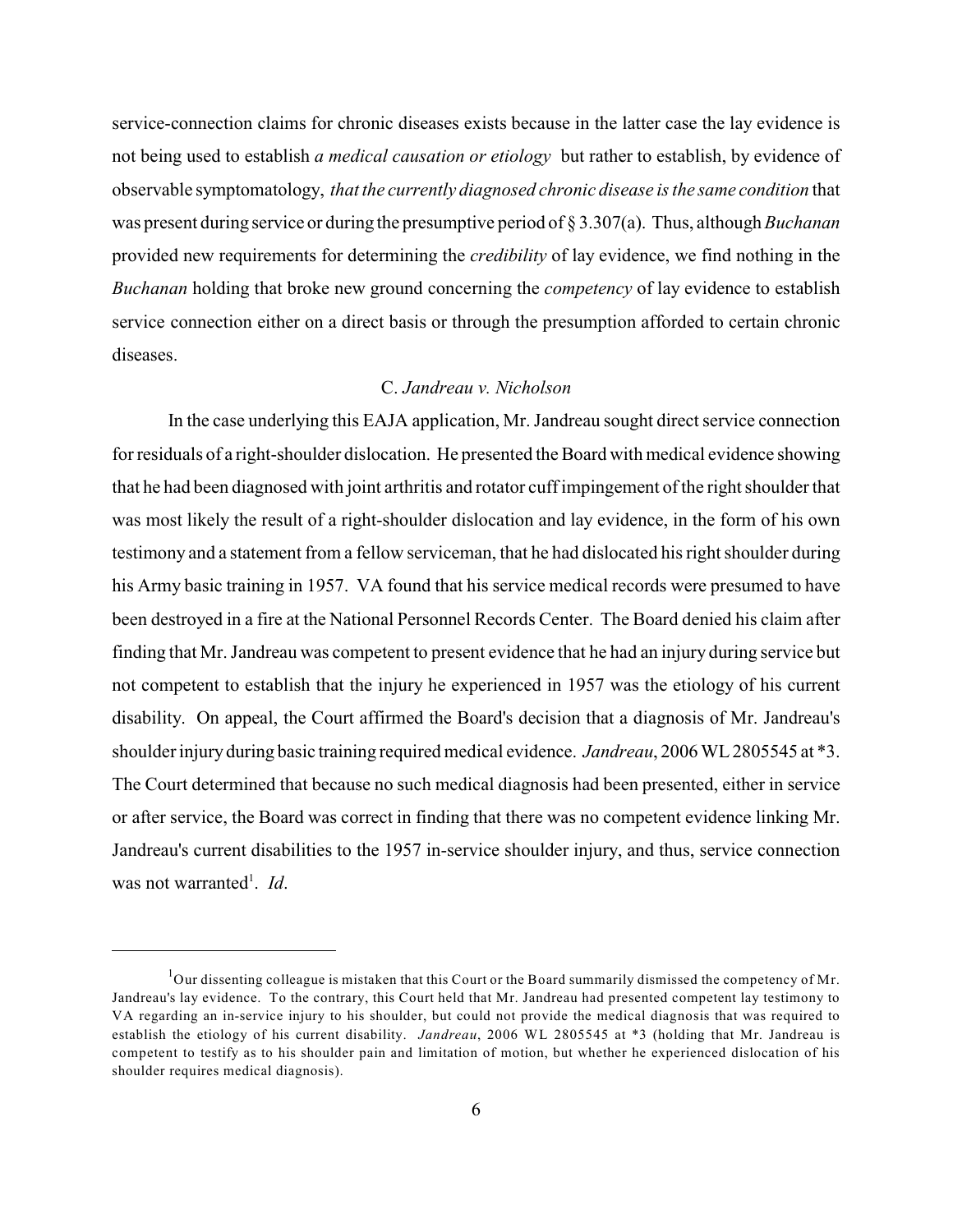In reversing this Court's decision, the Federal Circuit held that to require a medical diagnosis of Mr. Jandreau's in-service injury was inconsistent with the holding of *Buchanan*. *See Jandreau*, 492 F.3d at 1376-77. Specifically, the *Jandreau* decision relied upon what it found to be the rule announced in *Buchanan*–that "'competent lay evidence can be sufficient in and of itself.'" *Id.* at 1376 (quoting *Buchanan*, 451 F.3d at 1335). The Federal Circuit found that this rule was of heightened importance given that Mr. Jandreau's service medical records were presumed to have been destroyed, stating that without accepting his lay diagnosis, it would be virtually impossible to establish service connection.<sup>2</sup> Accordingly, the Federal Circuit determined that, under *Buchanan*, this Court's holding in *Jandreau* that only competent medical evidence could establish the missing medical etiology or medical diagnosis "was too broad." *Jandreau*, 492 F.3d at 1377.

In *Jandreau*, the Federal Circuit identified two instances in which lay evidence, *even without supporting medical evidence*, may be competent and sufficient to establish the diagnosis of a condition: (1) Where the lay person is competent to identify the medical condition and (2) where the lay person is recalling an unavailable contemporaneous medical diagnosis. *Jandreau*, 492 F.3d at 1377. In a footnote, the decision instructed merely that a layperson is competent to "identify" the condition "where the condition is simple, for example a broken leg." *Id*. at n. 4. The Federal Circuit declined to consider whether a lay person is competent to diagnosis a shoulder dislocation, finding that this was a factual determination to be made by VA in the first instance. *Id*. at 1377.

## D. Substantial Justification

The Federal Circuit's holding in *Jandreau* constituted an evolution of VA benefits law in a case of first impression. *See Stillwell, supra*. The Secretary correctly points out that the Federal Circuit provided no citation of law for its discussion in *Jandreau* of the circumstances where lay evidence may be competent to diagnosis certain medical conditions. Mr. Jandreau's contention that it was unreasonable for the Secretary not to attempt to distinguish *Buchanan* in the briefing before

 $2$ The Federal Circuit, however, seemingly recognized that there were other possibilities for addressing this problem in their next paragraph by acknowledging and agreeing with this Court's holding that a diagnosis of an in-service condition may be established by a medical professional who uses lay testimony describing symptoms at the time to make a retrospective diagnosis. *Jandreau*, 492 F.3d at 1377; *see Caluza*, 7 Vet.App. at 505 (service connection may be established even if condition was not diagnosed until after service when evidence demonstrates in-service incurrence).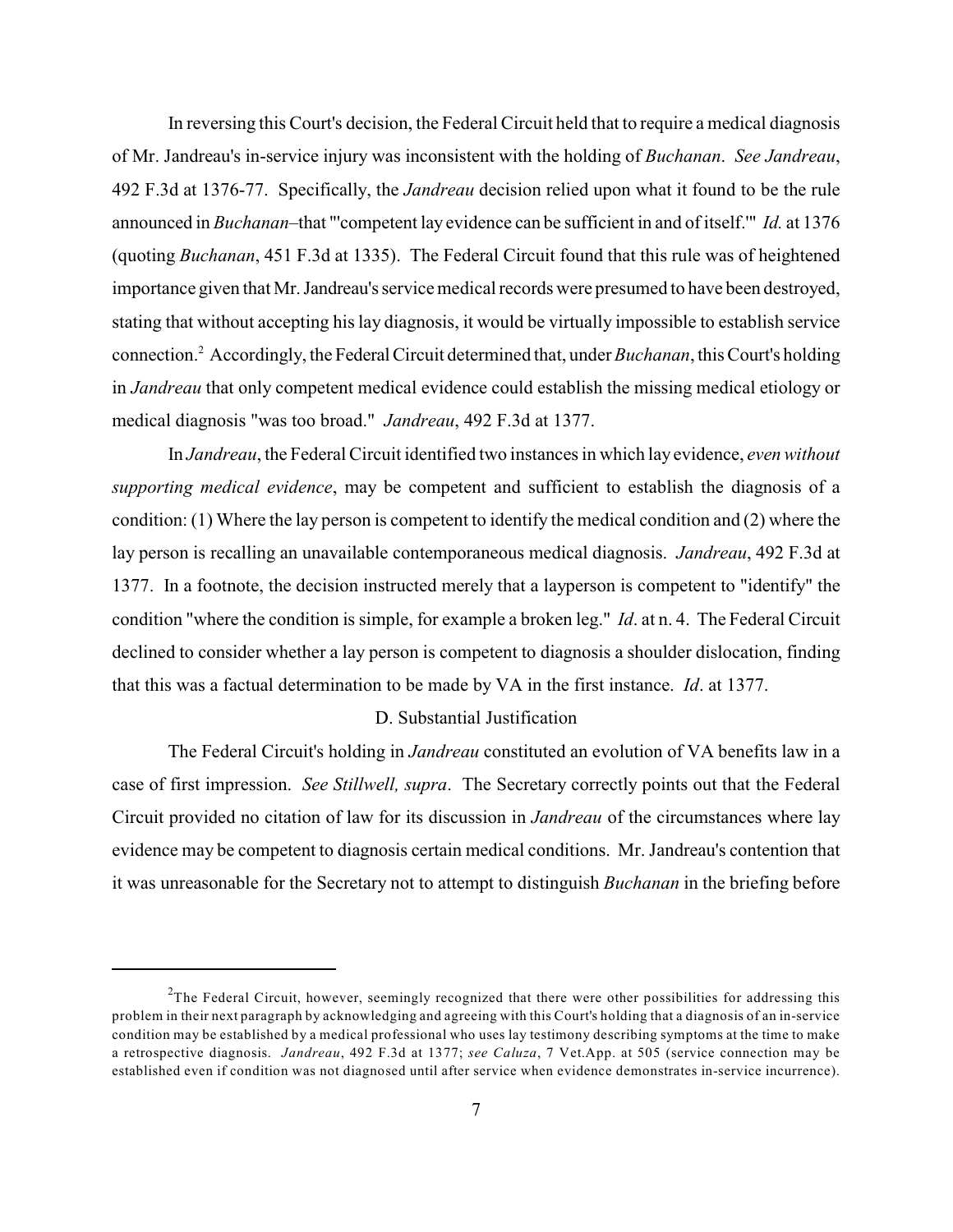the Federal Circuit is diminished by the fact that Mr. Jandreau cited to *Buchanan* only once, in a string cite and with no parenthetical.

Our dissenting colleague argues that the Federal Circuit's language in *Buchanan* that competent lay evidence can be sufficient in and of itself "unequivocally rejected" this Court's precedential caselaw that a lay person, such as Mr. Jandreau, is, per se, not competent to diagnose an injury that requires medical knowledge. However, we see this as a bridge too far. The statement quoted by the dissent from *Buchanan* was in reference to a veteran attempting to establish presumptive service connection for a chronic disease, and thus, has little relevance to a lay person attempting to provide a medical etiology opinion for a current shoulder condition. While *Buchanan* established that lay evidence can, in certain circumstances, be credible even without supporting medical evidence, *Jandreau* represents a furtherance of the previous legal framework regarding the competency of lay evidence to provide a retrospective medical diagnosis, and thus, evidence of a nexus between a claimed in-service injury and a present disability. *Compare Jandreau* with *Moray* and *Espiritu*, both *supra*.

We hold that the Secretary's litigation position before the Federal Circuit–that a medical diagnosis was required to establish that Mr. Jandreau's reported in-service symptoms were, in fact, a dislocated shoulder to link his service with his currently diagnosed residuals of a dislocated shoulder–was not contrary to established law at the time. At the very least, reasonable minds could differ as to whether the *Buchanan* holding regarding the competency of lay evidence to recognize a chronic disease absent supporting medical evidence extended to the competency of lay evidence to diagnose a 40-year-old injury as a dislocated shoulder that has resulted in a current disability. Accordingly, the Secretaryhas met his burden of establishing that his litigation position in the appeal of this case before the Federal Circuit was reasonable, and thus, substantially justified. *See Cullens, supra*; *Stillwell*, 6 Vet.App. at 303; *see also Carpenter v. West*, 12 Vet.App. 316, 321 (1999) ('"EAJA redresses governmental abuse, it was never intended to chill the government's right to litigate or to subject the public fisc to added risk of loss when the government chooses to litigate reasonably substantiated positions, whether or not the position later turns out to be wrong.'") (quoting *Roanoke River Basin Ass'n v. Hudson*, 991 F.2d 132, 139 (4th Cir. 1993)).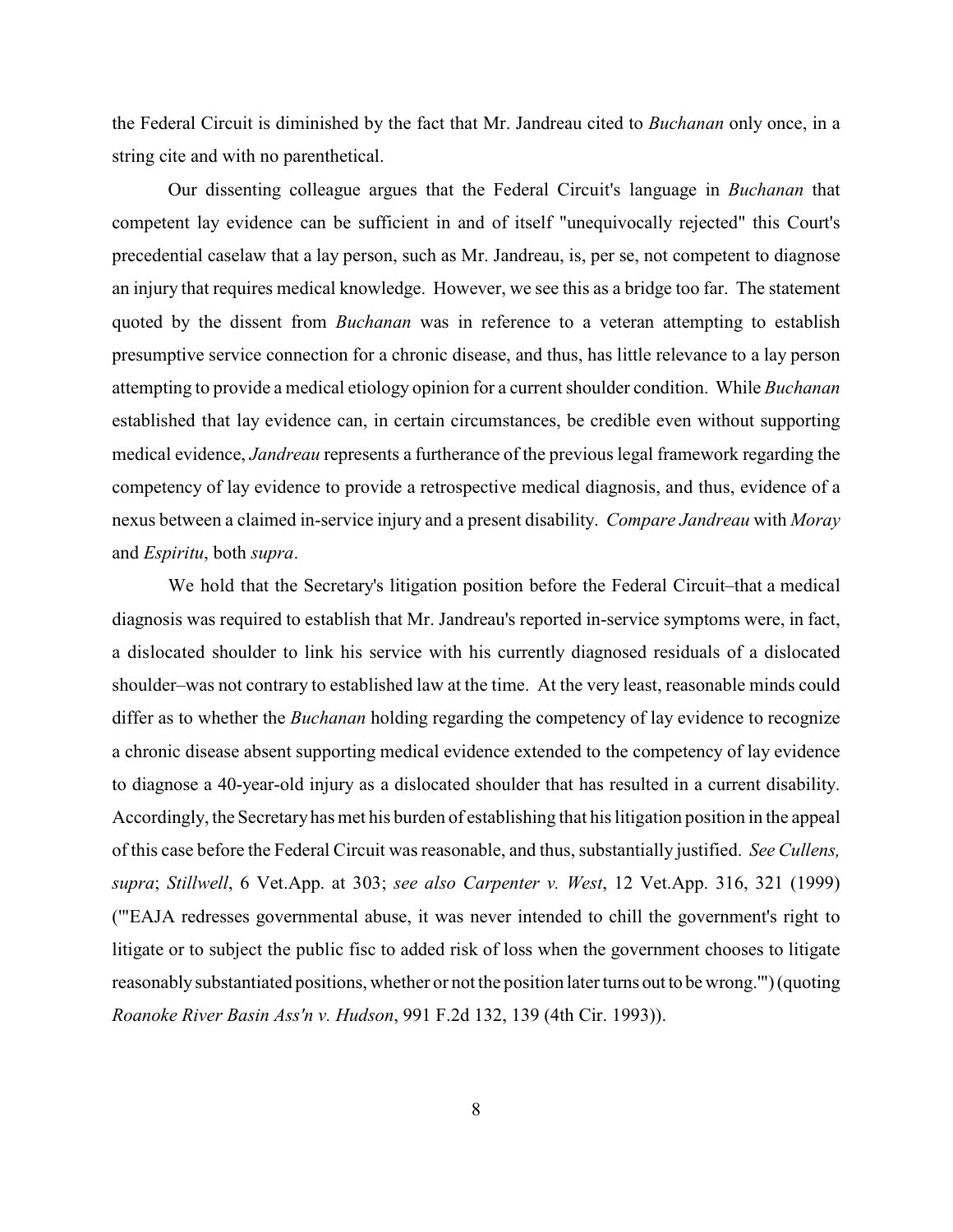## **IV. CONCLUSION**

Upon consideration of the pleadings filed for this appeal, and for the reasons stated herein, the EAJA application is DENIED.

DAVIS, *Judge*, dissenting: Because the Secretary's position was not substantially justified, and specifically, it was contrary to judicial precedent, I must respectfully dissent. *See White v. Nicholson*, 412 F.3d 1314, 1317 (Fed. Cir. 2005) (evaluating "substantial justification" by, among other things, "consistency with judicial precedent . . . and action or failure to act, as reflected in the record on appeal and the filings of the parties").

The Secretary adopted the following position before the Federal Circuit: "It is well established [ ] that lay witnesses are not competent to offer opinion testimony on matters requiring specialized skill or training, such as matters of medical diagnosis or etiology." Secretary's Brief at 14. In other words, the Secretary supported the proposition that a lay person is per se not competent to provide diagnosis or etiology of any condition, and thus, this evidence alone could not establish service connection.

That position was unequivocally rejected nearly eight months prior in *Buchanan v. Nicholson*, 451 F.3d 1331 (Fed. Cir. 2006), a case that was noticeably absent from the Secretary's brief (the appellant's brief did at least cite this controlling case). In *Buchanan*, the Federal Circuit held:

[T]he Board's statement, that the lay statements lack credibility absent confirmatory clinical records to substantiate such recollections . . . reflects a legally untenable interpretation of the above enumerated statutory and regulatory provisions: that absent confirmatory medical evidence, lay evidence lacks credibility. While the lack of contemporaneous medical records may be a fact that the Board can consider and weigh against a veteran's lay evidence, the lack of such records does not, in and of itself, render lay evidence not credible. Such an interpretation is unreasonable because it would render portions of the statutes and regulations meaningless as it would read out the option of establishing service connection based on competent lay evidence.

*Id.* at 1336. Significantly, the Federal Circuit held that the statutory and regulatory provisions "make" clear that competent lay evidence can be sufficient in and of itself." *Id*. at 1335. Thus, even an exceedingly narrow interpretation of *Buchanan's* holding would tend to put a reasonable person on